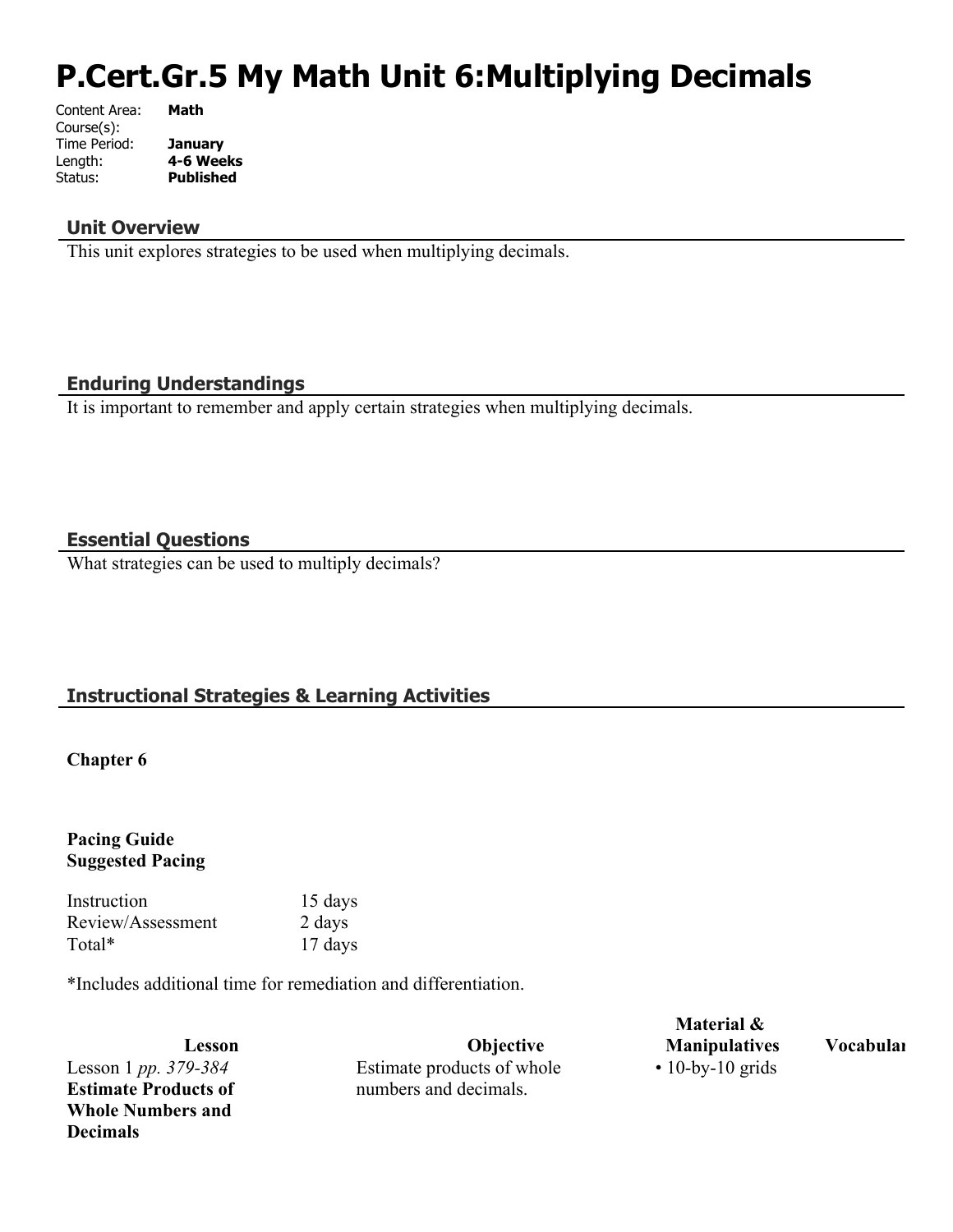| Explore multiplying                                                                      | $\cdot$ 10-by-10 grids                           |                                                                         |
|------------------------------------------------------------------------------------------|--------------------------------------------------|-------------------------------------------------------------------------|
| decimals by whole<br>numbers.                                                            |                                                  |                                                                         |
|                                                                                          |                                                  |                                                                         |
| Multiply decimals by<br>whole numbers.                                                   | • shopping<br>catalogs<br>$\cdot$ 10-by-10 grids |                                                                         |
|                                                                                          |                                                  |                                                                         |
| Explore using decimal<br>models to multiply<br>decimals.                                 | $\cdot$ 10-by-10 grids                           |                                                                         |
|                                                                                          |                                                  |                                                                         |
| Multiply decimals by<br>decimals.                                                        | • index cards                                    |                                                                         |
| Multiply decimals by<br>powers of ten.                                                   | • index cards<br>numbered 0-9                    |                                                                         |
| Solve problems by<br>looking for a pattern.                                              |                                                  |                                                                         |
| Use the Associative,<br>Commutative, and Identity<br>Properties to multiply<br>mentally. | • index cards                                    | <b>Associative</b><br><b>Property</b><br>of Multiplicati<br>Commutative |
|                                                                                          |                                                  |                                                                         |

**Property of**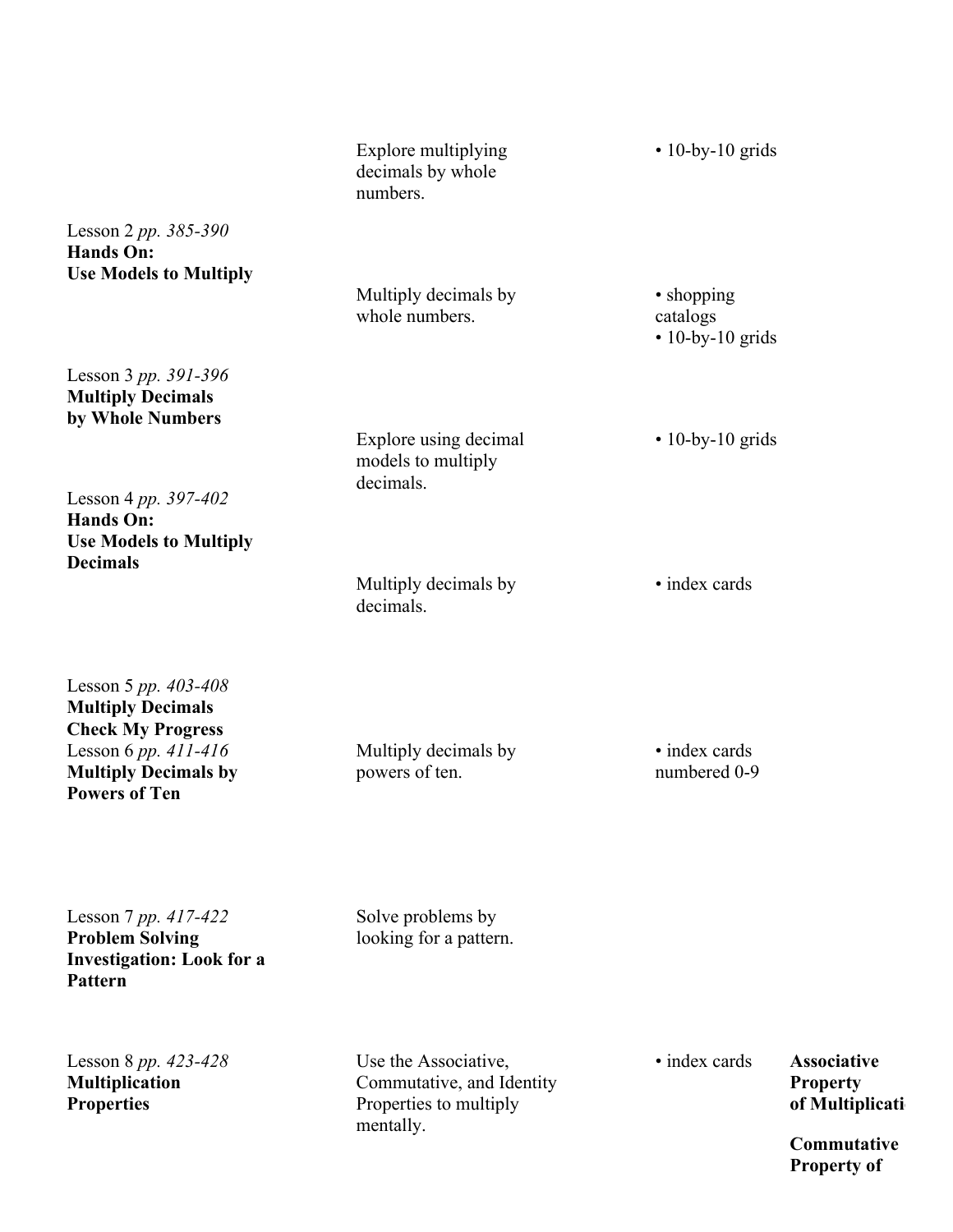**Multiplication**

## **Identity Prope Multiplication**

Lesson 9 *pp. 429-434* **Estimate Quotients** Estimate quotients of decimals and whole numbers. • play money **My Chapter Progress** Lesson 10 *pp. 437-442* **Hands On: Divide Decimals** Explore dividing decimals by whole numbers. • base-ten blocks Lesson 11 *pp. 443-448* **Divide Decimals by Whole Numbers** Divide decimals by whole numbers. • counters • base-ten blocks Lesson 12 *pp. 449-454* **Hands On: Use Models to Divide Decimals** Explore using models to divide decimals by decimals. • base-ten blocks  $\cdot$  10-by-10 grids Lesson 13 *pp. 455-460*

**Divide Decimals**

Divide decimals by decimals.

• number cubes.

Lesson 14 *pp. 461-466* **Divide Decimals by Powers of Ten**

Divide decimals by powers of ten.

**My Chapter Review**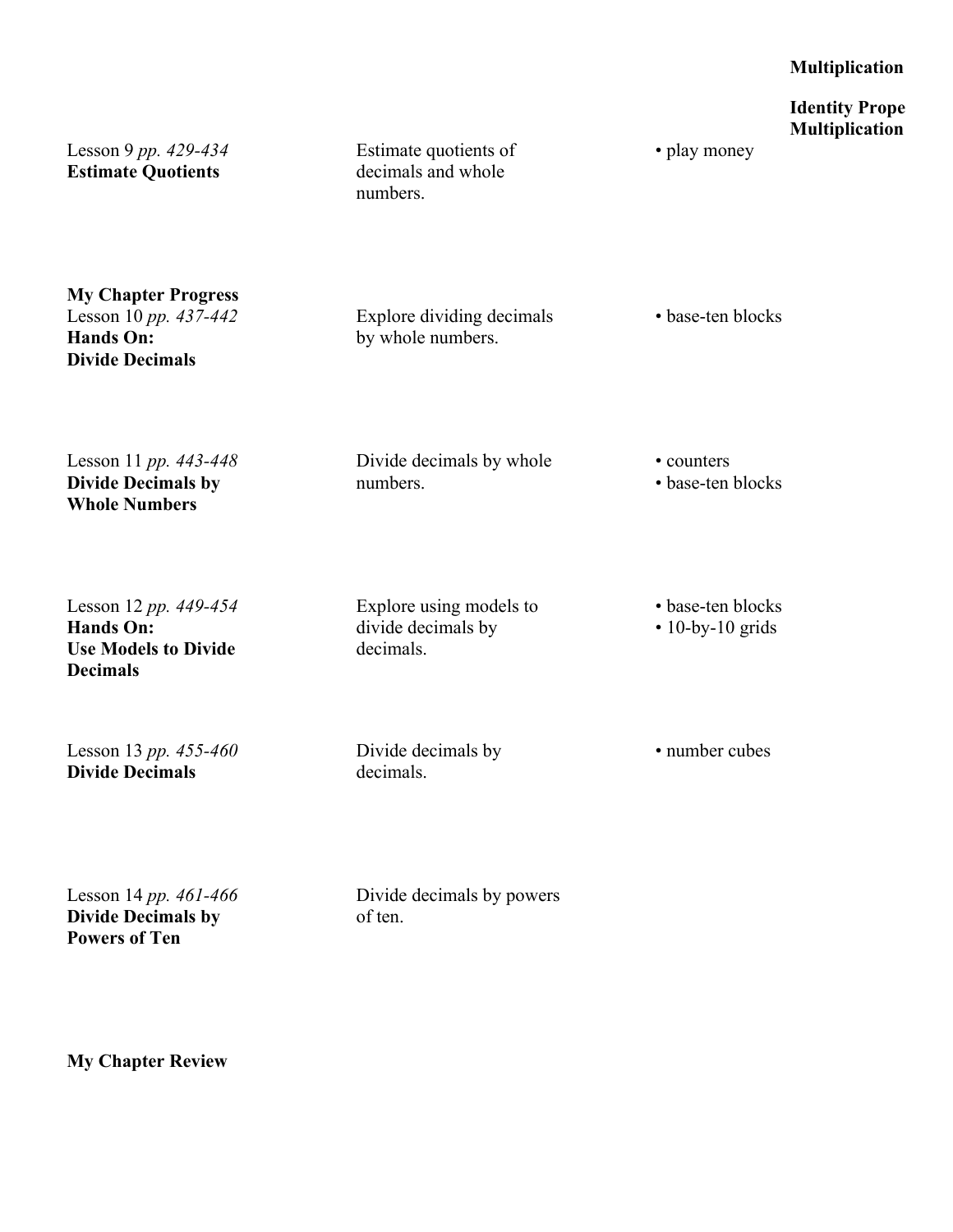# **Integration of 21st Century Themes and Career Exploration**

Students will work in cooperative groups to solve problems. Students will interact with the Smartboard to enhance the learning process.

| CRP.K-12.CRP2        | Apply appropriate academic and technical skills.                                   |
|----------------------|------------------------------------------------------------------------------------|
| <b>CRP.K-12.CRP5</b> | Consider the environmental, social and economic impacts of decisions.              |
| CRP.K-12.CRP4        | Communicate clearly and effectively and with reason.                               |
| CRP.K-12.CRP11       | Use technology to enhance productivity.                                            |
| CRP.K-12.CRP9        | Model integrity, ethical leadership and effective management.                      |
| CRP.K-12.CRP8        | Utilize critical thinking to make sense of problems and persevere in solving them. |
| <b>CRP.K-12.CRP1</b> | Act as a responsible and contributing citizen and employee.                        |
| CRP.K-12.CRP12       | Work productively in teams while using cultural global competence.                 |

## **Technology Integration**

Students will interact with the Smartboard to enhance the learning process. Students will use various webbased, interactive sites to expand the content, as needed.

# **Interdisciplinary Connections**

Students will read and write throughout the whole unit.

| LA.RL.5.4   | Determine the meaning of words and phrases as they are used in a text, including<br>figurative language such as metaphors and similes.    |
|-------------|-------------------------------------------------------------------------------------------------------------------------------------------|
| LA.RI.5.10  | By the end of year, read and comprehend literary nonfiction at grade level text-complexity<br>or above, with scaffolding as needed.       |
| LA.RF.5.4   | Read with sufficient accuracy and fluency to support comprehension.                                                                       |
| LA.RF.5.4.A | Read grade-level text with purpose and understanding.                                                                                     |
| LA.RI.5.4   | Determine the meaning of general academic and domain-specific words and phrases in a<br>text relevant to a grade 5 topic or subject area. |

## **Differentiation**

Differentiation<sup>-</sup>

 Use of different resources to match the readiness levels of the students when working on the activities in the daily lessons.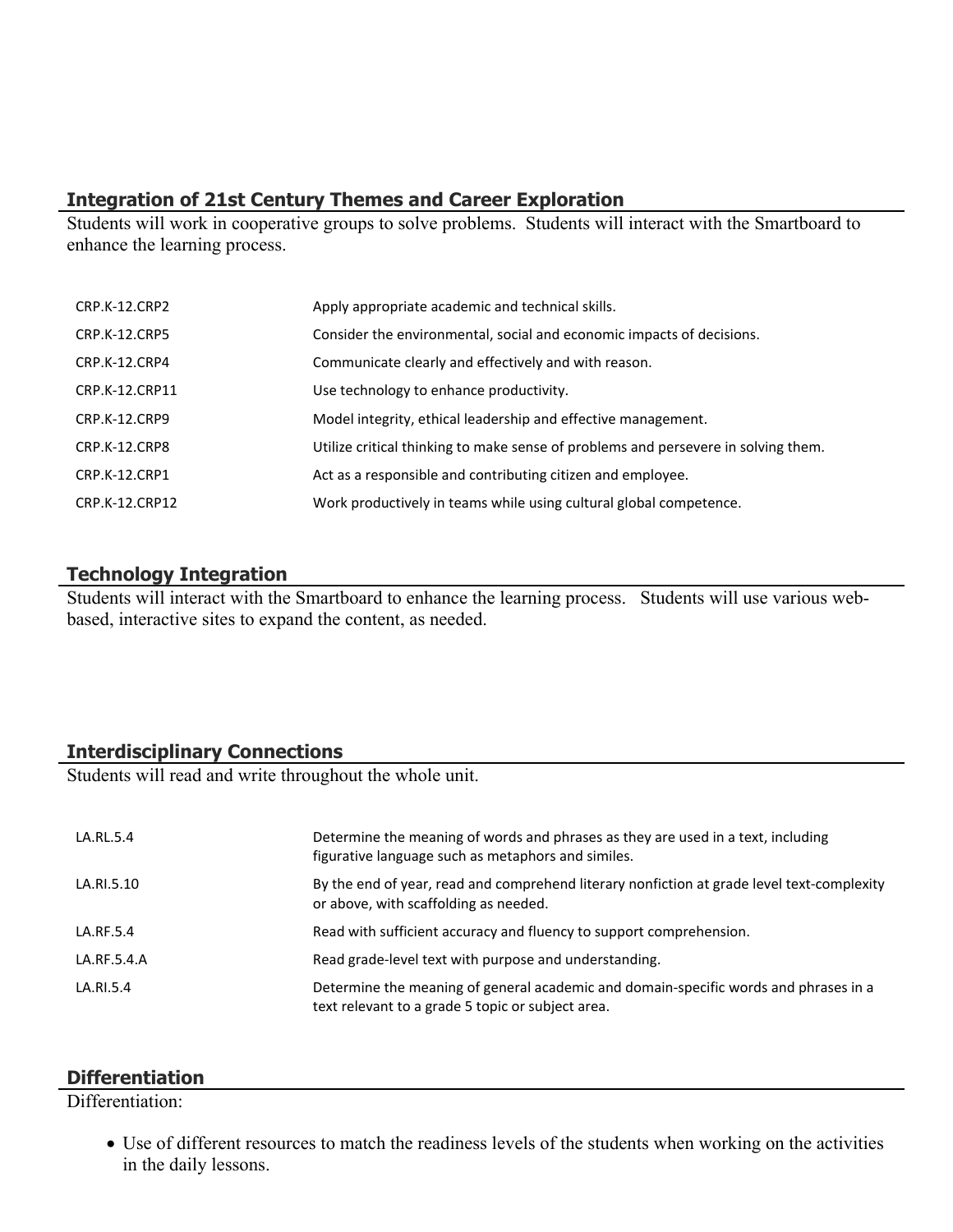- Respond to students' needs for reteaching, reinforcing, and extending learning.
- Use of a variety of instructional strategies to engage students in learning.
- Question prompts to promote student engagement
- Small group settings as needed for specific skills
- Use discussion to promote collaboration among students
- Integrate technology to offer varied learning experiences
- Adjust instruction based on formative tasks/assessments

# **Modifications & Accommodations**

Modifications & Accommodations:

- In class support and scaffolding based on the individual IEP's
- Independent levels on My Math and Splash Math

## **Benchmark Assessments**

Students will complete AimsWeb testing.

## **Formative Assessments**

Formative Assessments:

- Task completion
- Answers and discussions
- Student maps
- $\bullet$  Bingo
- Quizzes
- Participation

#### **Summative Assessments**

Summative Assessments:

- Quizzes
- Final Test